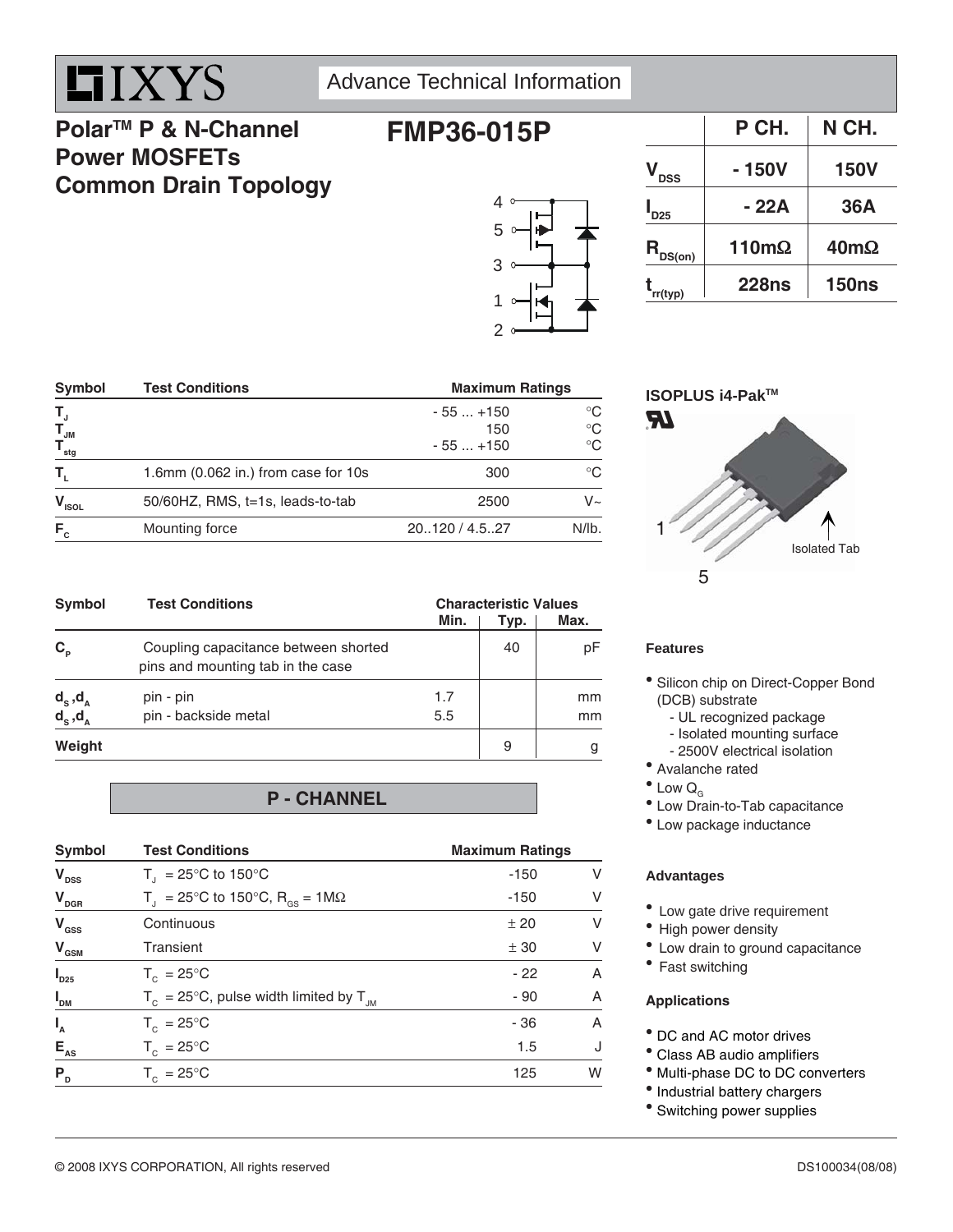# **LIXYS**

# **FMP36-015P**

| Symbol                                 | <b>Test Conditions<sup>2</sup></b><br><b>Characteristic Values</b>                          |        |      |                           |
|----------------------------------------|---------------------------------------------------------------------------------------------|--------|------|---------------------------|
|                                        | $(T_{j} = 25^{\circ}C$ unless otherwise specified)                                          | Min.   | Typ. | Max.                      |
| $\texttt{BV}_{\texttt{DSS}}$           | $V_{\text{gs}} = 0V$ , $I_{\text{p}} = -250 \mu A$                                          | $-150$ |      | V                         |
| $\mathbf{V}_{\text{GS(th)}}$           | $V_{DS} = V_{GS}$ , $I_D = -250 \mu A$                                                      | $-2.5$ |      | $-4.5$<br>V               |
| $I_{\rm dss}$                          | $V_{\text{gs}} = \pm 20V, V_{\text{ps}} = 0V$                                               |        |      | ± 100<br>nA               |
| $I_{\texttt{DSS}}$                     | $V_{\text{ns}} = V_{\text{nss}}$ , $V_{\text{gs}} = 0V$<br>$T_{\rm j} = 125^{\circ}C$       |        |      | -10<br>μA<br>$-250 \mu A$ |
| $R_{DS(on)}$                           | $V_{GS}$ = -10V, $I_D$ = -18A, Note 1                                                       |        |      | 110 m $\Omega$            |
| $g_{\rm fs}$                           | $V_{DS}$ = -10V, $I_D$ = -18A, Note 1                                                       | 11     | 19   | S                         |
| $C_{\rm iss}$                          |                                                                                             |        | 3100 | рF                        |
| $C_{\rm oss}$                          | $V_{\text{gs}} = 0V, V_{\text{DS}} = -25 V, f = 1 MHz$                                      |        | 610  | рF                        |
| $C_{rss}$                              |                                                                                             |        | 100  | рF                        |
| $\mathbf{t}_{\mathsf{d}(\mathsf{on})}$ | <b>Resistive Switching Times</b>                                                            |        | 21   | ns                        |
| t,                                     | $V_{\text{gs}} = -10V$ , $V_{\text{ps}} = 0.5 \cdot V_{\text{pss}}$ , $I_{\text{p}} = -18A$ |        | 31   | ns                        |
| $t_{\text{\tiny d(off)}}$              | $RG$ = 3.3 $\Omega$ (External)                                                              |        | 36   | ns                        |
| t,                                     |                                                                                             |        | 15   | ns                        |
| $\mathbf{Q}_{\text{g(on)}}$            |                                                                                             |        | 55   | nС                        |
| $Q_{gs}$                               | $V_{\text{gs}}$ = -10V, $V_{\text{DS}}$ = 0.5 • $V_{\text{DSS}}$ , $I_{\text{D}}$ = -18A    |        | 20   | nС                        |
| $\mathbf{Q}_{\mathsf{gd}}$             |                                                                                             |        | 18   | nС                        |
| $\mathbf{R}_{\text{thJC}}$             |                                                                                             |        |      | 1.0 °C/W                  |
| $R_{\text{thCS}}$                      |                                                                                             |        | 0.15 | $\degree$ C/W             |

|        | ISOPLUS i4-Pak™ Outline      |            |                              |                                                                       |  |  |
|--------|------------------------------|------------|------------------------------|-----------------------------------------------------------------------|--|--|
| ⊙<br>D | E<br>⊙ ⊫ิ<br>횫<br>। । ।<br>। | Q<br>I A1l | S<br>6<br>$\overline{\odot}$ | b2                                                                    |  |  |
| NOTE:  |                              |            |                              | Bottom heatsink meets 3000 Volts AC 1 sec isolation to the other pins |  |  |
| SYM    | <b>INCHES</b>                |            | MTI I                        | .IMETERS                                                              |  |  |
|        | MIN                          | MAX        | MIN                          | MAX                                                                   |  |  |
| Α      | .190                         | .205       | 4.83                         | 5.21                                                                  |  |  |
| A1     | .102                         | .118       | 2.59                         | 3.00                                                                  |  |  |
| A2     | .046                         | .085       | 1.17                         | 2.16                                                                  |  |  |
| b      | .045                         | .055       | 1.14                         | 1.40                                                                  |  |  |
|        |                              |            |                              |                                                                       |  |  |

| $\cdots$             |          |      |                    |       |  |  |
|----------------------|----------|------|--------------------|-------|--|--|
| A2                   | .046     | .085 | 1.17               | 2.16  |  |  |
| b                    | .045     | .055 | 1.14               | 1.40  |  |  |
| b1                   | .058     | .068 | 1.47               | 1.73  |  |  |
| $b\overline{2}$      | .100     | .110 | 2.54               | 2.79  |  |  |
| С                    | 020      | .029 | 0.51               | 0.74  |  |  |
| D                    | .819     | .840 | 20.80              | 21.34 |  |  |
| Ē                    | .770     | .799 | 19.56              | 20.29 |  |  |
| e                    | .150 BSC |      | 3.81<br><b>BSC</b> |       |  |  |
|                      | .780     | .840 | 19.81              | 21.34 |  |  |
| L1                   | .083     | .102 | 2.11               | 2.59  |  |  |
| Q                    | .210     | .244 | 5.33               | 6.20  |  |  |
| R                    | .100     | .180 | 2.54               | 4.57  |  |  |
| s                    | .660     | .690 | 16.76              | 17.53 |  |  |
|                      | .590     | .620 | 14.99              | 15.75 |  |  |
| U                    | .065     | .080 | 1.65               | 2.03  |  |  |
| Ref: IXYS CO 0077 R0 |          |      |                    |       |  |  |

| <b>Drain-Source Diode</b> |                                                                                                    | <b>Characteristic Values</b> |        |         |  |
|---------------------------|----------------------------------------------------------------------------------------------------|------------------------------|--------|---------|--|
| Symbol                    | $(T_{1} = 25^{\circ}C$ unless otherwise specified)<br><b>Test Conditions<sup>2</sup></b><br>Min. ৷ | Typ.                         | Max.   |         |  |
| $I_{s}$                   | $V_{\text{gs}} = 0V$                                                                               |                              | $-22$  | A       |  |
| $I_{\text{SM}}$           | Repetitive, pulse width limited by $T_{\text{JM}}$                                                 |                              | $-140$ | A       |  |
| $V_{SD}$                  | $I_{F} = -18A$ , $V_{gs} = 0 V$ , Note 1                                                           |                              | $-3.3$ | V       |  |
| $t_{rr}$                  | $IF = -18A$ , di/dt = 100 A/ $\mu$ s                                                               | 228                          |        | ns      |  |
| $Q_{RM}$                  | $V_p = -75V$ , $V_{qs} = 0V$                                                                       | 2.0                          |        | $\mu$ C |  |
| $I_{\rm RM}$              |                                                                                                    | $-17.6$                      |        | A       |  |

IXYS reserves the right to change limits, test conditions, and dimensions.

| IXYS MOSFETs and IGBTs are covered                                                                           | 4.835.592  4.931.844  5.049.961  5.237.481  6.162.665 |  |                                                                      | 6.404.065 B1 6.683.344 |           |                        | 6.727.585 7.005.734 B2 7.157.338B2  |  |
|--------------------------------------------------------------------------------------------------------------|-------------------------------------------------------|--|----------------------------------------------------------------------|------------------------|-----------|------------------------|-------------------------------------|--|
| by one or more of the following U.S. patents: 4,850,072 5,017,508 5,063,307 5,381,025 6,259,123 B1 6,534,343 |                                                       |  |                                                                      |                        |           |                        | 6.710.405 B2 6.759.692 7.063.975 B2 |  |
|                                                                                                              |                                                       |  | 4.881.106  5.034.796  5.187.117  5.486.715  6.306.728  B1  6.583.505 |                        | 6.710.463 | 6.771.478 B2 7.071.537 |                                     |  |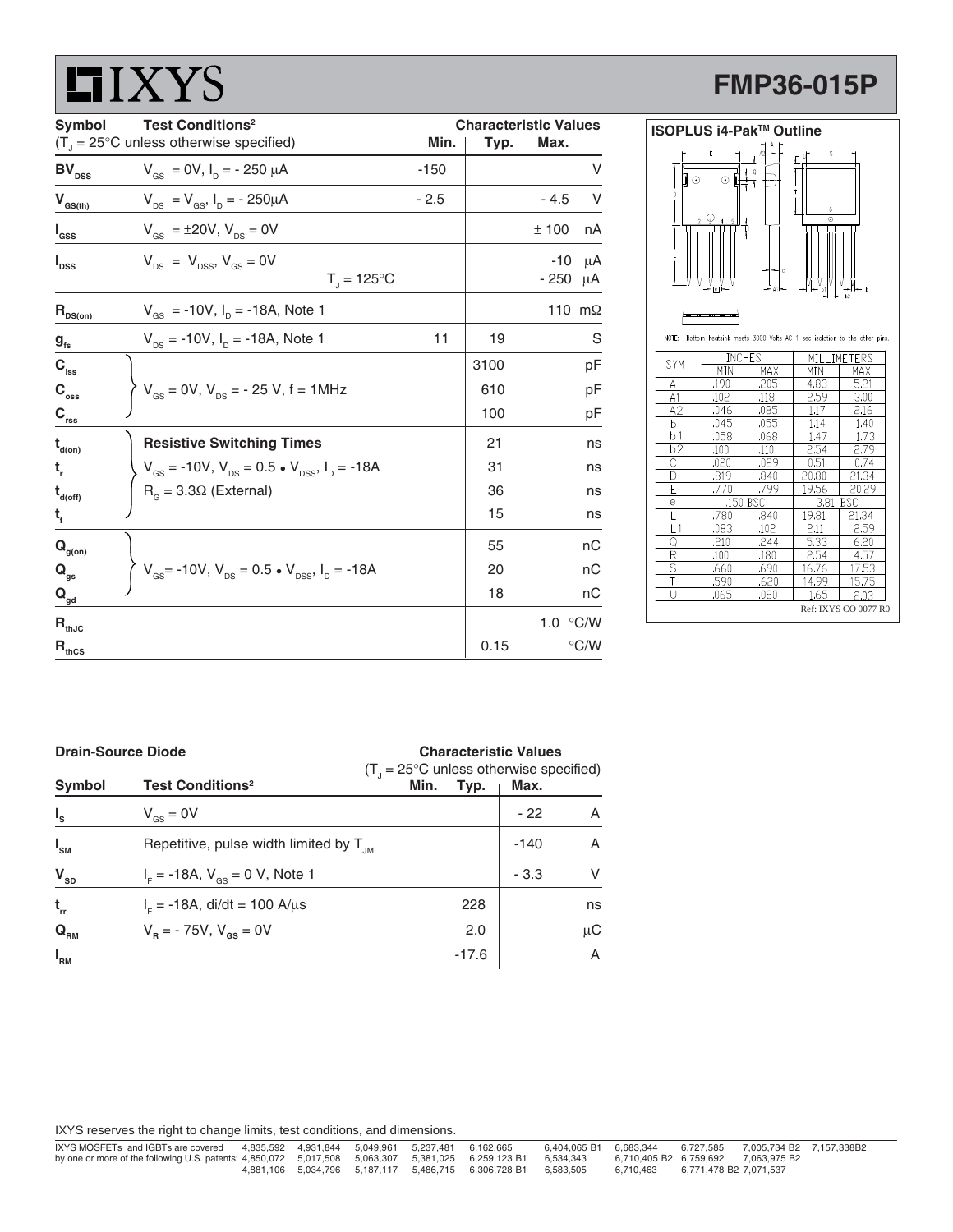

# **FMP36-015P**

## **N - CHANNEL**

| Symbol                          | <b>Test Conditions</b>                                     | <b>Maximum Ratings</b> |        |
|---------------------------------|------------------------------------------------------------|------------------------|--------|
| $V_{\text{DSS}}$                | $T_{\text{I}}$ = 25°C to 150°C                             | 150                    | V      |
| $V_{DGR}$                       | $T_{\rm d}$ = 25°C to 150°C; R <sub>GS</sub> = 1M $\Omega$ | 150                    | $\vee$ |
| $V_{\text{GSS}}$                | Continuous                                                 | ± 20                   | $\vee$ |
| $V_{\text{GSM}}$                | Transient                                                  | ± 30                   | V      |
| $\boldsymbol{I}_{D25}$          | $T_c = 25^{\circ}$ C                                       | 36                     | A      |
| $I_{DM}$                        | $T_c = 25^{\circ}$ C, pulse width limited by $T_{JM}$      | 150                    | A      |
|                                 | $T_c = 25^{\circ}C$                                        | 50                     | A      |
| $I_{\sub{A}}$<br>$E_{\sub{AS}}$ | $T_c = 25^{\circ}C$                                        | 1.0                    | J      |
| $P_{D}$                         | $T_c = 25^{\circ}C$                                        | 125                    | W      |

| <b>Symbol</b>                          | <b>Test Conditions<sup>2</sup></b><br>$(T_{\text{d}} = 25^{\circ}C$ unless otherwise specified)      | Min. | <b>Characteristic Values</b><br>Typ. | Max.              |               |
|----------------------------------------|------------------------------------------------------------------------------------------------------|------|--------------------------------------|-------------------|---------------|
| $\texttt{BV}_{\texttt{DSS}}$           | $V_{GS}$ = 0V, $I_{D}$ = 250 $\mu$ A                                                                 | 150  |                                      |                   | V             |
| $V_{GS(th)}$                           | $V_{DS} = V_{GS}$ , $I_D = 250 \mu A$                                                                | 3.0  |                                      | 5.5               | V             |
| $I_{\rm dss}$                          | $V_{\text{gs}} = \pm 20 \text{ V}, V_{\text{ps}} = 0 \text{ V}$                                      |      |                                      | ±100              | nA            |
| $I_{\text{DSS}}$                       | $V_{DS}$ = $V_{DSS}$ , $V_{GS}$ = 0V<br>$T_1 = 150^{\circ}C$                                         |      |                                      | 25<br>250         | μA<br>μA      |
| $R_{DS(on)}$                           | $V_{\text{gs}} = 10V$ , $I_{\text{p}} = 31A$ , (Note 1)                                              |      | 33                                   | 40                | $m\Omega$     |
| g <sub>fs</sub>                        | $V_{DS}$ = 10V, $I_D$ = 31A, (Note 1)                                                                | 14   | 24                                   |                   | S             |
| $\mathbf{C}_{_{\mathsf{iss}}}$         |                                                                                                      |      | 2250                                 |                   | рF            |
| $\mathbf{C}_{_{\mathrm{oss}}}$         | $V_{\text{gs}} = 0V, V_{\text{ps}} = 25 V, f = 1 MHz$                                                |      | 660                                  |                   | рF            |
| $C_{rss}$                              |                                                                                                      |      | 185                                  |                   | рF            |
| $t_{\text{\tiny d(0n)}}$               | <b>Resistive Switching Times</b>                                                                     |      | 27                                   |                   | ns            |
| t,                                     | $V_{\text{gs}} = 10V$ , $V_{\text{DS}} = 0.5 \cdot V_{\text{DSS}}$ , $I_{\text{D}} = 31A$            |      | 38                                   |                   | ns            |
| $t_{\text{\tiny d(off)}}$              | $R_{G} = 10\Omega$ (External)                                                                        |      | 76                                   |                   | ns            |
| $t_{f}$                                |                                                                                                      |      | 35                                   |                   | ns            |
| $\mathbf{Q}_{\text{g(on)}}$            |                                                                                                      |      | 70                                   |                   | nС            |
| $\mathbf{Q}_{\text{gs}}$               | $\left\{ V_{\text{gs}} = 10V, V_{\text{ps}} = 0.5 \cdot V_{\text{pss}}, I_{\text{p}} = 31A \right\}$ |      | 20                                   |                   | nС            |
| $\mathbf{Q}_{\underline{\mathrm{gd}}}$ |                                                                                                      |      | 38                                   |                   | nС            |
| $\mathsf{R}_{\textsf{thJC}}$           |                                                                                                      |      |                                      | 1.0 $\degree$ C/W |               |
| $\mathsf{R}_{\text{thcs}}$             |                                                                                                      |      | 0.15                                 |                   | $\degree$ C/W |